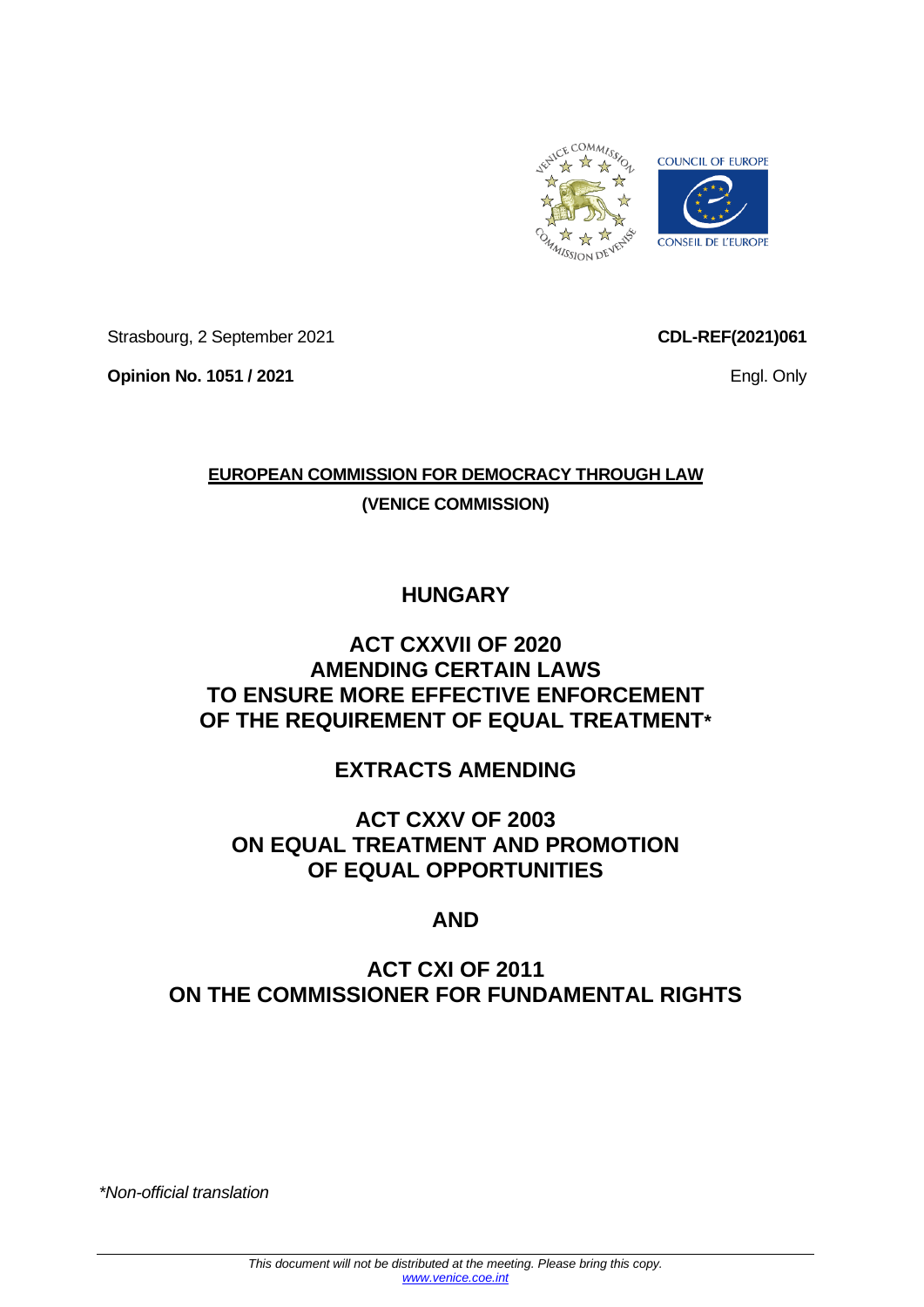#### *1. Amendment of Act CXXV of 2003 on Equal Treatment and Promotion of Equal Opportunities*

**Section 1** In Act CXXV of 2003 on Equal Treatment and Promotion of Equal Opportunities (hereinafter referred to as "Ebktv."), the following Section 13 shall be inserted in the Subtitle "Certain rules relating to the enforcement of the requirement of equal treatment":

"Section 13 (1) The Commissioner for Fundamental Rights (hereinafter referred to as the "Authority") shall act in the framework of administrative proceedings in the cases provided for in this Act.

(2) The Budapest-Capital Regional Court shall have exclusive jurisdiction to hear administrative proceedings against decisions made by the Authority under this Act. Legal representation is mandatory in the proceedings."

**Section 2** Subsections (1)-(3) of Section 14 of Ebktv. shall be replaced by the following: "(1) The Authority shall

*a)* upon request, conduct an investigation of its own motion or in the cases provided for in this Act, to determine whether the requirement for equal treatment has been infringed and examine, upon request, whether employers obliged to do so have adopted an equal opportunities plan, and shall make a decision on the basis of the investigation;

*b)* initiate lawsuits to protect the rights of persons and groups who have had their rights violated under the assertion of claims of public interest;

*c)* give its opinion on legislation on equal treatment, instruments governing public bodies and draft reports;

*d)* propose government decisions and legislation concerning equal treatment;

*e)* regularly inform the public and Országgyűlés (Hungarian Parliament) of the situation regarding equal treatment;

*f)* co-operate in the performance of its duties with civil and advocacy organisations and with the public bodies concerned;

*g)* provide those concerned with continuous information and assistance in tackling violations of equal treatment;

*h)* contribute to the preparation of government reports on the requirement for equal treatment for international organisations, in particular the Council of Europe;

*i)* contribute to the preparation of reports to the Commission of the European Union on the harmonisation of directives on equal treatment:

*j)* - perform, with the exception provided for in a government decree, the tasks of the enforcement body as defined in Article 14 of Regulation (EC) No 1107/2006 of the European Parliament and of the Council of 5 July 2006 concerning the rights of disabled persons and persons with reduced mobility when travelling by air.

(2) In order to keep the public informed, the Authority shall regularly publish its reports, proposals and detailed information on its operation on its website.

(3) The Authority may not examine the decisions and measures adopted by the Országgyűlés, the President of the Republic, the Alkotmánybíróság (Constitutional Court), the Állami Számvevőszék (State Audit Office) and the courts and the public prosecutor's office."

**Section 3** The following Subsection (1a) shall be inserted in Section 17/A of Ebktv.:

"(1a) The fine referred to in Paragraph *d)* of Subsection (1) shall constitute revenue for the central budget."

**Section 4** Subsection (3) of Section 18 of Ebktv. shall be replaced by the following:

"(3) If a breach of the requirement for equal treatment or an imminent threat thereof was based on a characteristic as defined in Section 8, which is an essential feature of each person's personality and affects a major group of persons who cannot be precisely defined, the organisation referred to in Subsection (1) may bring proceedings before the Authority."

**Section 5** Subsection (1) of Section 20 of Ebktv. shall be replaced by the following: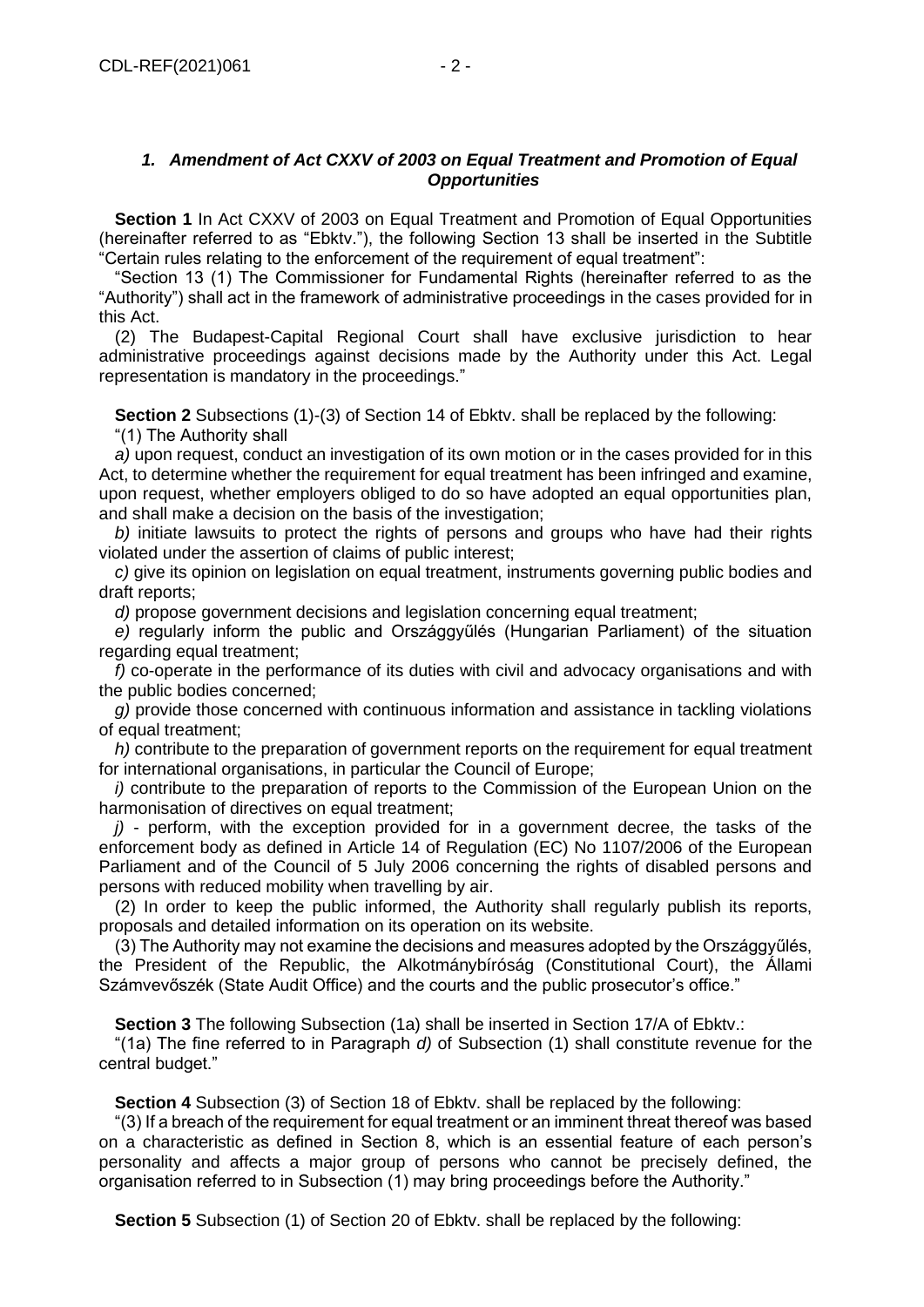"(1) In the event of a breach of the requirement for equal treatment, a lawsuit may be initiated before a court for the enforcement of a personality right, as an employment action and in connection with a public service by

*a)* the public prosecutor;

*b)* the Authority;

*c)* the civil and advocacy organisation,

if a breach of the requirement for equal treatment or an imminent threat thereof was based on a characteristic as defined in Section 8, which is an essential feature of each person's personality and affects a major group of persons who cannot be precisely defined."

**Section 6** The following Section 67 shall be inserted in Ebktv.:

"Section 67 Paragraph *j)* in Subsection (1) of Section 14 sets out the provision required to implement Regulation (EC) No 1107/2006 of the European Parliament and of the Council of 5 July 2006 concerning the rights of disabled persons and persons with reduced mobility when travelling by air."

**Section 7** Chapter V/A of Ebkty. shall cease to apply.

#### *3. Amendment of Act CXI of 2011 on the Commissioner for Fundamental Rights*

**Section 9** In Act CXI of 2011 on the Commissioner for Fundamental Rights (hereinafter referred to as "Ajbt.".), the following Subsection (8) shall be inserted in Section 2:

"(8) The Commissioner for Fundamental Rights shall perform the tasks laid down in Act CXXV of 2003 on equal treatment and the promotion of equal opportunities (hereinafter referred to as 'Ebktv.')."

**Section 10** The following Chapter III/C shall be inserted in Ajbt.:

#### *"CHAPTER III/C PROCEEDINGS UNDER EBKTV.*

Section 39/M (1) In the course of performing the tasks specified in Ebktv., the Commissioner for Fundamental Rights shall act within the framework of proceedings for an administrative authority.

(2) If, based on the petition, the proceedings can be initiated under both this Act and Ebktv., proceedings shall be initiated according to the statement from the petitioner. If, on the basis of the petitioner's statement, the petitioner requests proceedings to be initiated under Ebktv., the petition shall be regarded as an application made under Ebktv.

(3) If the petitioner does not make a statement or requests the initiation of both proceedings, the Commissioner for Fundamental Rights, with the exception specified in Subsection (4), shall initiate proceedings under Ebktv. and shall notify the petitioner thereof within 10 days, in which case the petition shall be regarded as an application made under Ebktv.

(4) If, in a case relating to the enforcement of the rights of the nationalities living in Hungary, the petitioner does not make a statement, or requests the initiation of both proceedings, the Commissioner for Fundamental Rights shall make a decision based on the proposal of the Deputy Commissioner for Fundamental Rights responsible for the protection of the rights of the nationalities living in Hungary as to whether initiating proceedings under this Act or under Ebktv. shall be considered justified.

(5) The Commissioner for Fundamental Rights may not examine the administrative decision made under this Act in the proceedings specified in Subsection (1).

(6) The proceedings conducted under this Act shall not preclude that, after their conclusion, the Commissioner for Fundamental Rights, upon request or ex officio, may initiate proceedings in the same case under the provisions of Ebktv.

(7) The performance of the tasks of the Commissioner for Fundamental Rights specified in Ebktv. shall be carried out by a separate organisational unit of the Office designated for this purpose.

(8) The separate organisational unit of the Office specified in Subsection (7) shall co-operate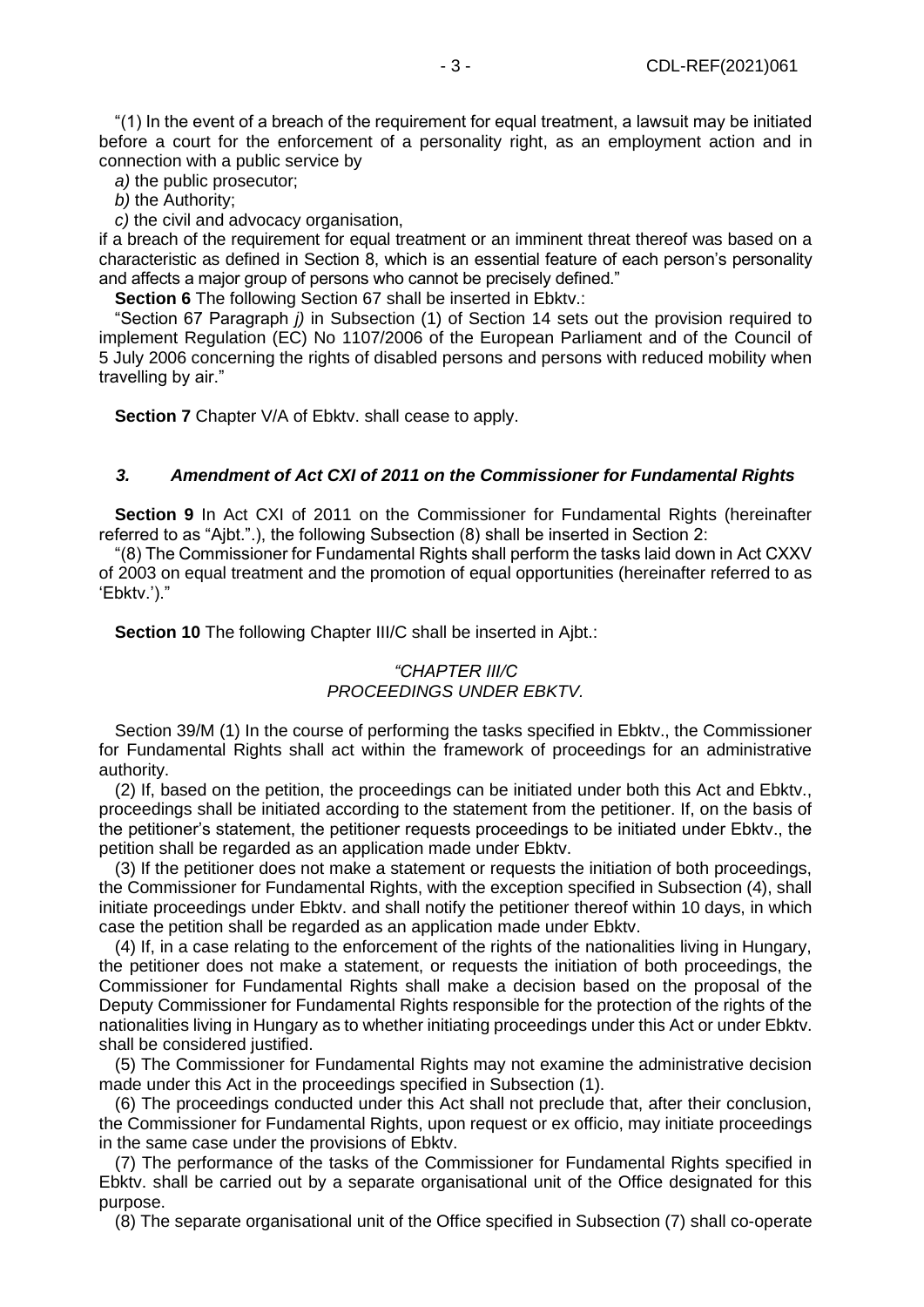with the Deputy Commissioner for Fundamental Rights responsible for the protection of the rights of the nationalities living in Hungary in cases related to the enforcement of the rights of the nationalities living in Hungary, and with the head of the separate organisational unit of the Office specified in Subsection (3a) of Section 41 in cases related to police measures and the omission thereof, and to the use of coercive instruments and police complaints.

(9) In the course of performing the tasks specified in Ebktv., the Commissioner for Fundamental Rights may act in person or via members of staff authorised to take action."

**Section 11** (1) The following Subsections (2e)-(2h) shall be inserted in Section 42 of Aibt.:

"(2e) The Commissioner for Fundamental Rights shall exercise employer's rights over the head of the separate organisational unit under Subsection (7) of Section 39/M.

(2f) The head of the separate organisational unit under Subsection (7) of Section 39/M shall be entitled to a salary identical to the upper limit of the Pay Scale applicable to permanent secretaries of state under the Government Administration Act (Kit.) and allowances identical to those of a permanent secretary of state, as well as to 20 working days of supplementary executive leave in every calendar year.

(2g) While carrying out this activity, the head of the separate organisational unit under Subsection (7) of Section 39/M shall bear the title of "General Director for Equal Treatment".

(2h) The head of the separate organisational unit under Subsection (7) of Section 39/M shall be assisted in their work by a Deputy General Director. The Deputy General Director shall be entitled to a salary identical to the upper limit of the Pay Scale applicable to deputy secretaries of state in accordance with Kit. and to allowances identical to those of a deputy secretary of state, as well as to 15 working days of supplementary executive leave per calendar year."

(2) Subsections (3)-(3d) of Section 42 of Ajbt. shall be replaced by the following:

"(3) The Commissioner for Fundamental Rights shall exercise employer's rights – with the exception of the right of appointment and the right of dismissal specified in Subsections (3a) – (3c) – over civil servants employed by the Office.

(3a) Civil servants employed under Subsection (4) shall be appointed and dismissed by the Deputy Commissioner for Fundamental Rights.

(3b) Civil servants employed at the separate organisational unit mentioned under Subsection (3a) of Section 41 shall be appointed and dismissed by the head of the separate organisational unit under Subsection (3a) of Section 41, with the consent of the Commissioner for Fundamental Rights.

(3c) Civil servants employed at the separate organisational unit mentioned under Subsection (7) of Section 39/M shall be appointed and dismissed by the head of the separate organisational unit under Subsection (7) of Section 39/M, with the consent of the Commissioner for Fundamental Rights.

(3d) The contents of Subsection (3) shall be applicable to employees employed by the Office; the contents of Subsection (3a) shall be applicable to employees employed under Subsection (4); the contents of Subsection (3b) shall be applicable to employees employed at the separate organisational unit under Subsection (3a) of Section 41; the contents of Subsection (3c) shall be applicable to employees employed at the separate organisational unit under Subsection (7) of Section 39/M on the understanding that 'appointment' shall designate the conclusion of the contract of employment, and 'dismissal' shall designate the termination of employment."

(3) The following Subsections (3e) and (3f) shall be inserted in Section 42 of Ajbt.:

"(3e) In the event that the Deputy Commissioner, the head of the separate organisational unit mentioned under Subsection (3a) of Section 41, or the head of the separate organisational unit mentioned under Subsection (7) of Section 39/M is prevented from attending to their duties, or if the relevant position or post is vacant, the right of appointment and the right of dismissal under Subsections (3a)-(3c), as well employer's rights under Subsection (3d), shall be exercised by the Commissioner for Fundamental Rights.

(3f) The Office shall endeavour to give due representation to women, ethnic, minority and disadvantaged groups within the staff of the Office."

**Section 12** The following Section 45/D shall be inserted in Subtitle 15 of Ajbt.:

"Section 45/D (1) The Equal Treatment Authority, by way of merging into the Office of the